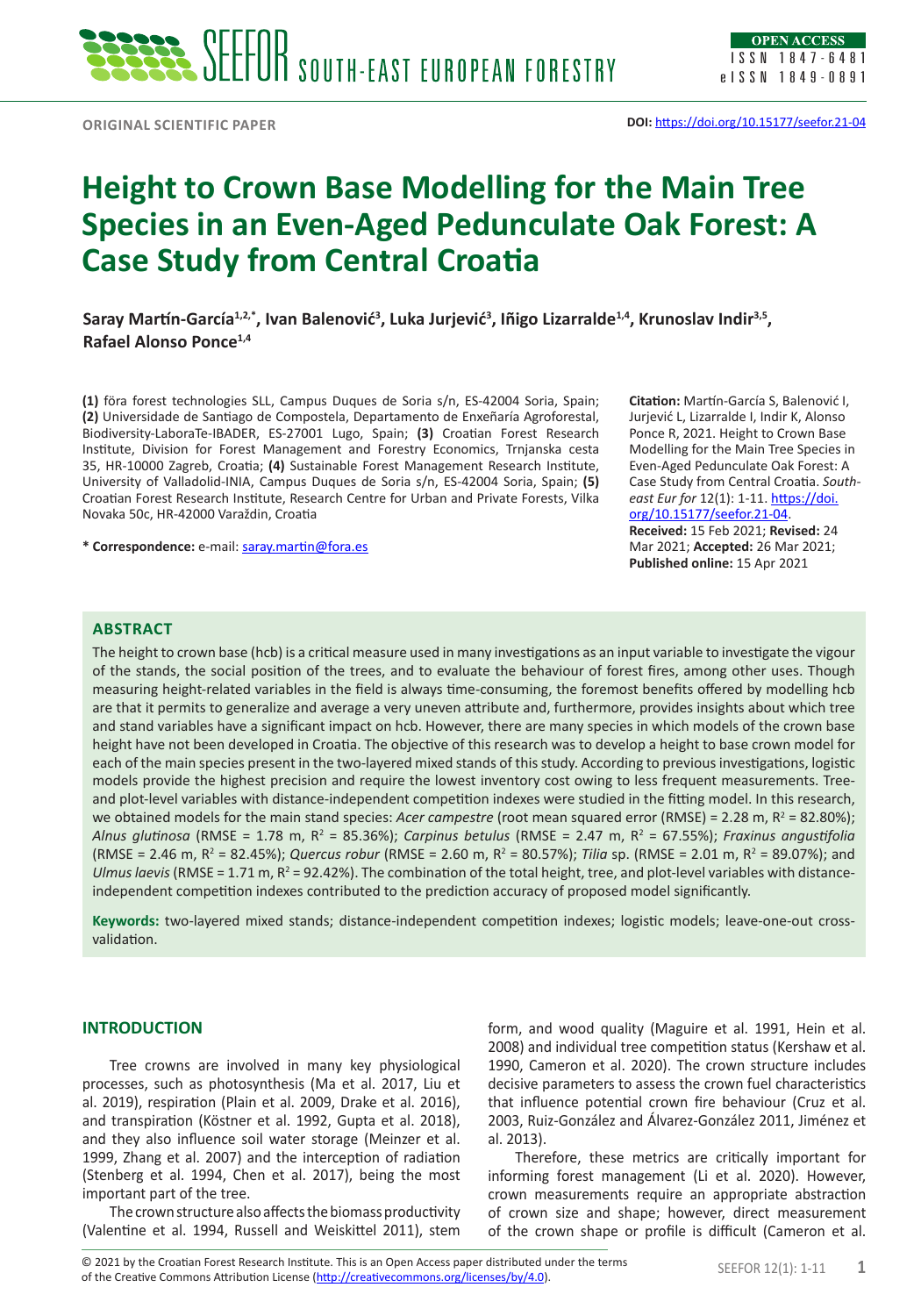2020). In addition, the labour-intensive and time- and money-consuming endeavour of measuring descriptive crown parameters hinders the wide application to forest management (Hasenauer and Monserud 1996, Fu et al. 2017, Luo et al. 2018) particularly in mixed stands.

This has motivated many studies to focus their efforts on modelling crown parameters, such as tree height to crown base (hcb). hcb is an important variable often included as a predictor in various forest models that serve as the fundamental tools for decision-making in forestry (Sharma et al. 2017). hcb reports important information to assess the social position of the trees and the competition they suffer, closely related to the crown size and may affect the tree vigour (Hasenauer and Monserud 1996, Fu et al. 2013). Although traditional field-based methods can obtain reliable and accurate hcb measurements (Dean et al. 2009, S. Luo et al. 2016), it is rarely measured in the field and it is often predicted using static models (Rijal et al. 2012).

hcb models for many tree species have been developed from data at the tree and plot level using: (1) basic models methods (Rijal et al. 2012, Fu et al. 2017, Sharma et al. 2017, Jia and Chen 2019, Pan et al. 2020) to obtain high precision models with low field inventory cost, and (2) mixed-effects models (Fu et al. 2017, Jia and Chen 2019, Pan et al. 2020), which have been widely used in recent years as they show an increase prediction accuracy to an extent (Jia and Chen 2019, Pan et al. 2020).

The variability of hcb has been evaluated through three groups of variables: (1) tree size metrics referred to as treelevel variables, (2) variables of the size and vigour of the plot or stand denominated as plot-level variables, and (3) variables of the site quality and distance-independent competition indexes. For instance, the dominant height is usually used to describe the site quality and the stand development age, since it is strongly correlated with the growth condition of the dominant trees (Fu et al. 2017, Sharma et al. 2017, Li et al. 2020, Pan et al. 2020), and the total basal area of all trees with a diameter larger than the target tree is usually used to assess competition effects (Fu et al. 2017). These variables have been used combined or separately in many studies (Rijal et al. 2012, Fu et al. 2017, Pan et al. 2020).

In this work, hcb is defined as the height from the ground to the base of the first living branch that is a part of the crown, ranging from 0 to the height of the tree (Rijal et al. 2012, Fu et al. 2017). This must be differentiated from the concept of the Canopy Base Height, a parameter used in the study of forest fires, which represents the mean vertical distance, in meters, between the ground and the beginning of the living canopy at which there is enough fuel to spread the fire vertically through the canopy (Scott and Reinhardt 2001).

Although hcb is often assessed in research or monitoring (e.g., International Co-operative Programme on Assessment and Monitoring of Air Pollution Effects on Forests (ICP Forests)) projects, in general, hcb modelling was not a research focus in Croatia. Such models were often not validated. The objectives of this study were (i) to develop species-specific hcb logistic models for the main tree species in the mixed, lowland pedunculate oak (*Quercus robur* L.) forests in Central Croatia; and (ii) to study which variables best explain the variability of hcb for each species and how each

group of variables (tree-, plot-, and competition-distance index variables) affects the accuracy of the models. Mixed pedunculate oak forests are among the most important forest ecosystems in Croatia with exceptional ecological, economical, and sociological significance (Novotny et al. 2013). Pedunculate oak is also a key tree species of European forests (Čater 2015). Despite these facts and to the best of authors knowledge, there were no previous studies dealing with hcb modelling in pedunculate oak forest ecosystems.

## **MATERIALS AND METHODS**

#### **Study Area**

The study area is located in the continental part of Croatia, near Jastrebarsko and 35 km southwest of Zagreb, within the Pokupsko Basin lowland forest complex (≈12,000 ha, Figure 1). The forests of the study area consist of evenaged pedunculate oak stands mixed with other tree species: common hornbeam (*Carpinus betulus* L.), black alder (*Alnus glutinosa* (L.) Gaertn.), and narrow-leaved ash (*Fraxinus angustifolia* Vahl.). Other tree species that sporadically occur are *Ulmus laevis* Pall., *Tilia* sp., *Populus* sp., *Acer campestre* L., *Betula pendula* Roth., *Pyrus pyraster* (L.) Burgsd., etc. These stands commonly have a two-layered structure (a dominant and suppressed tree layer) with pedunculate oak in the dominant crown class layer and other tree species in the suppressed crown class layer. The understorey is dominated by two shrub species: hazel (*Corylus avellana* L.) and common hawthorn (*Crataegus monogyna* Jacq.), while alder buckthorn (*Frangula alnus* Mill.) occurs sporadically. The terrain of the study area is mostly flat (105–118 m a.s.l.). Soils are hydromorphic (hypogley, eugley, and pseudogley) on a clay parent material. The climate is warm temperate with the mean annual temperature of 10.6 °C and precipitation of 962 mm⋅y<sup>-1</sup> (Ostrogović Sever et al. 2019).

The pedunculate oak forests of the study area are state-owned, and they are actively managed for sustained timber in 140 year-long rotations, ending with two or three regeneration fellings during the last 10 years of the rotation. This management approach provides sustainability in terms of the yield, biodiversity, and ecosystem stability (Klepac and Fabijanić 1996). It has been applied for all even-aged pedunculate oak forests in Croatia where they cover an area of 225.000 ha or 9% of the total forest area (Croatian Forests Ltd. 2016). Further detailed information on sustainable management of pedunculate oak forests in Croatia can be found in Ostrogović Sever et al. (2019).

#### **Field Measurements**

Field data were collected from a total of 164 circular sample plots during 2017. The plots were systematically distributed throughout the study area, i.e., within the 30 stands of different age classes and with a total area of 576.32 ha. The radius of plots (8, 12, and 15 m) and systematic distance between the plots (100  $\times$  100, 100  $\times$  200, and 200 × 200 m) were defined in respect to the stand age and size. The positions of the plot centres were recorded during the leaf-off conditions (beginning of March 2017) using a Global Navigation Satellite Systems (GNSS) receiver (Stonex S9IIIN) connected to a network of GNSS reference stations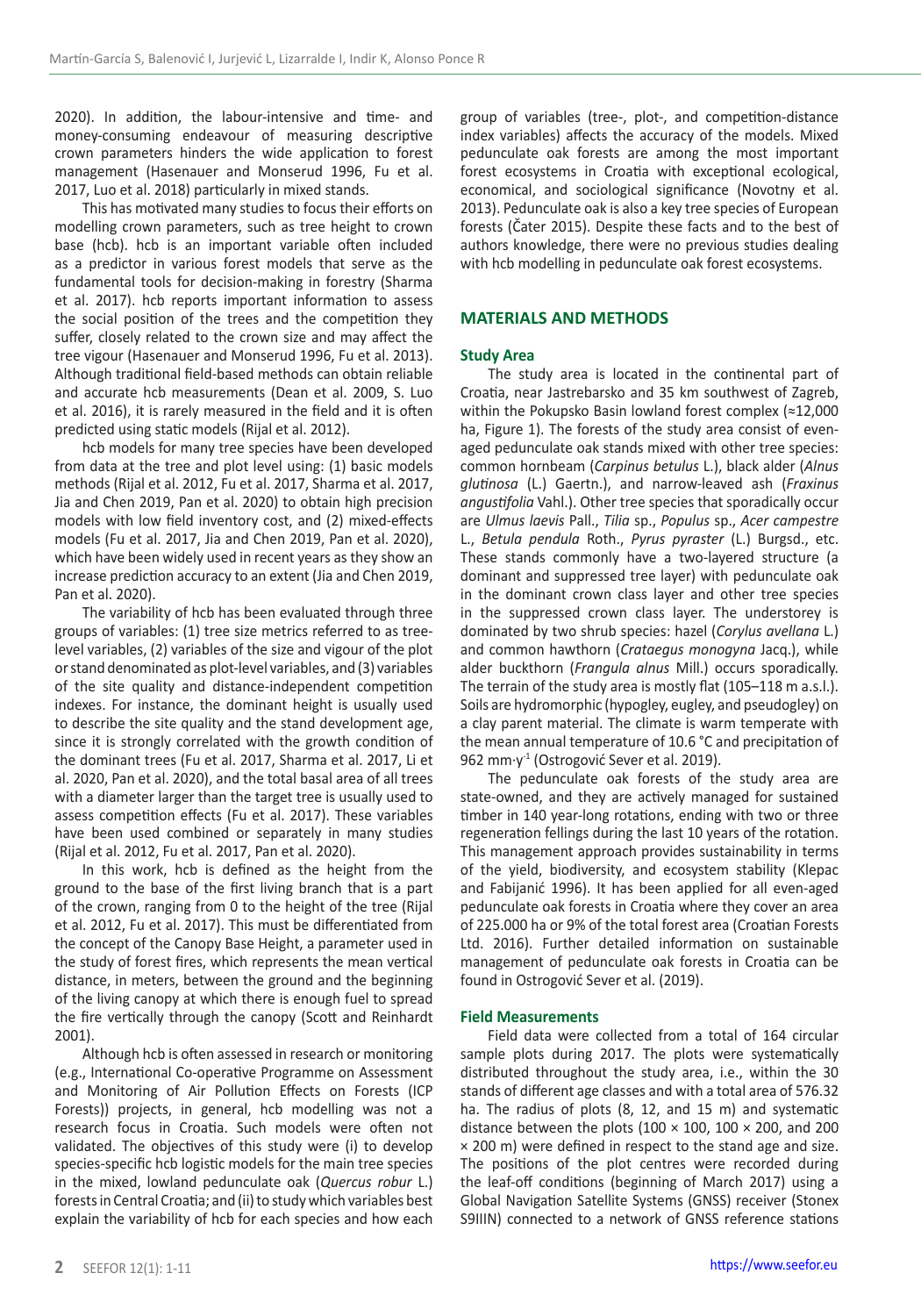

**Figure 1.** The location of the study area in Croatia (left) and spatial distribution of sample plots (yellow circles) within the study area (right).

(the Croatian Positioning System (CROPOS)) to achieve high positional accuracy. The average receiver reported precision of the plots positioning was 0.13 m (Balenović et al. 2019).

At each plot, the tree species and its location were recorded, and the diameters at breast height (dbh) were measured for all trees with dbh ≥ 10 cm. The position of each tree in the plot was recorded by measuring the distance and azimuth from the plot centre to each tree using a Vertex III hypsometer and Haglöf compass, respectively. Out of 4953 trees sampled within the 164 plots, the tree height was measured for 3247 trees using a Vertex III hypsometer, while the heights of the rest of the trees were estimated using the species-specific dbh-height models fitted with Michailloff's function (Michailoff 1943). In addition to the total tree height, the height from the bottom of the tree to the first live branch, i.e., the hcb, was measured for 3163 trees that were subsampled from trees with height measurements. A summary of the main forest attributes for the entire sample of 164 plots used for developing hcb models at tree-level is presented in Table 1. The plot-level volume values in Table 1 refers to the merchantable tree volume comprising of stemwood and branchwood up to a diameter of 7 cm overbark. It was calculated for each sampled tree using

the Schumacher-Hall equation (Schumacher and Hall 1933) and parameters from Croatian two-entry (dbh and height) volume tables (Špiranec 1975, Cestar and Kovačić 1981, 1982, 1984), and summarized at plot-level.

### **Development and Validation of Tree Height to Crown Base (hcb) Models**

Species-specific hcb models were developed for all species present in the dataset consisting of 164 sample plots. A model was adjusted for all species that had at least 20 trees measured in the field. The models were fitted with the outliers removed (Montgomery 2009).

For model development, the logistic equation of Walters and Hann (1986) (Equation 1) was used:

$$
hcb = \frac{ht}{1 + \exp(\sum_{i=1}^{k} a_i * x_i)}
$$

where ht is the total height of the tree,  $a_i$  are model parameters to be estimated, and  $x_i$  are plot-, tree-level, or competition explanatory variables (Table 2). The hcb values in this equation are constrained to be less than the total height and greater or equal to zero (Ritchie and

**Table 1.** Summary of the main plot-level forest attributes for the 164 measured sample plots (DBH—diameter at beast height, H<sub>L</sub>—Lorey's mean height, N—stem density, G—basal area, and V—volume).

| <b>Forest attribute</b>                          | <b>Mean</b> | <b>Minimum</b> | <b>Maximum</b> | <b>Standard deviation</b> |
|--------------------------------------------------|-------------|----------------|----------------|---------------------------|
| Age (years)                                      | 88          | 33             | 163            | 39                        |
| Mean DBH (cm)                                    | 31.7        | 17.0           | 69.4           | 11.3                      |
| $H_i(m)$                                         | 26.5        | 17.4           | 37.9           | 4.5                       |
| $N$ (trees $\cdot$ ha $^{-1}$ )                  | 526         | 56             | 1840           | 303                       |
| $G(m^2 \cdot ha^{-1})$                           | 31.9        | 13.7           | 67.0           | 8.3                       |
| $V^*$ (m <sup>3</sup> $\cdot$ ha <sup>-1</sup> ) | 427.1       | 158.0          | 1020.1         | 153.2                     |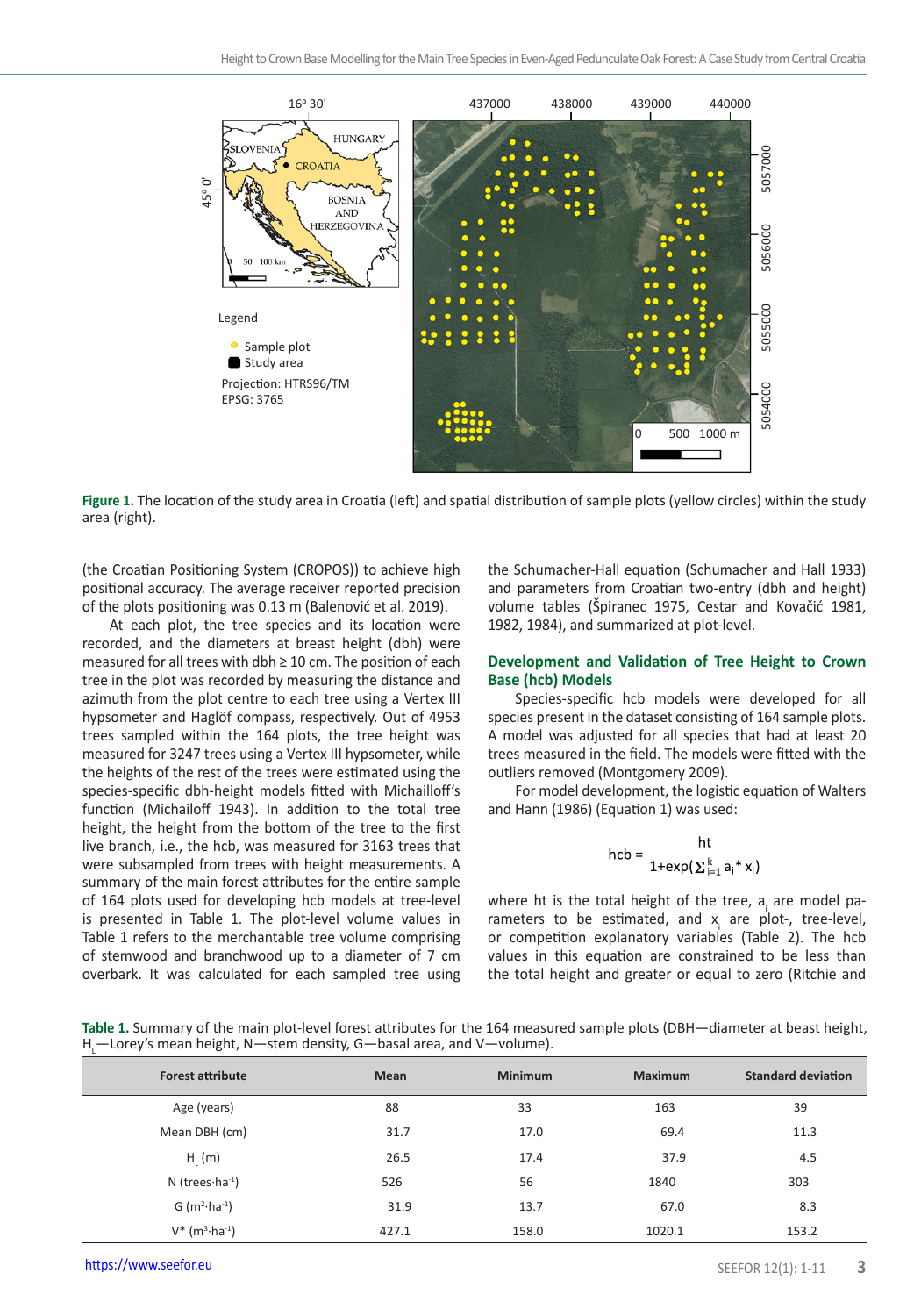Hann 1987). This equation presents several advantages over other crown base height equations. First, it is well constrained and should, thus, be a more reliable expression of the true relationships between crown length and the predictor variables; second, this equation provides slightly better fits than similar equations; and third, it is more easily interpreted than other crown base height equations (Ritchie and Hann 1987).

In addition to field-measured tree-level variables (e.g., the dbh and total tree height), various plot-level metrics and distance-independent competition indexes (Table 2) were calculated from field data and considered in hcb modelling. A total of 17 potential explanatory variables were included in the statistical modelling.

Variable selection was performed in R 3.6.2 (R Core Team 2019) through a stepwise procedure with the linearized form of Equation 1 using the *step* function from the stats package (R Core Team 2019). This function eliminates predictors one at a time, until it finds the optimum Akaike Information Criterion (AIC) value. Next, the selected independent variables were included in the original form of the equation, and the model was fitted by nonlinear least squares with the 'nls' function from the stats package (R Core Team 2019).

The models were selected and inspected graphically and evaluated numerically through the root mean squared error (RMSE), both absolute and relative; mean error (BIAS) in percentage and its p-value to assess whether it is significantly different from 0; EF: the model efficiency in percentage; and coefficient of correlation  $(R^2)$  of the

**Table 2.** Field derived variables used for the development of the tree-level height to crown base (hcb) models. Plot-level variable acronyms are upper-case, while tree-level variables use lower-case acronyms.

| Variable<br>acronym | Variable description                                               |  |  |  |  |
|---------------------|--------------------------------------------------------------------|--|--|--|--|
| <b>DM</b>           | Mean diameter at breast height (cm)                                |  |  |  |  |
| DG                  | Quadratic mean diameter at breast height (cm)                      |  |  |  |  |
| <b>HM</b>           | Mean height (m)                                                    |  |  |  |  |
| HL                  | Lorey's mean height (m)                                            |  |  |  |  |
| HO                  | Dominant height (m)                                                |  |  |  |  |
| G                   | Total basal area with slope correction $(m^2 \cdot ha^{-1})$       |  |  |  |  |
| N                   | Stem density (trees·ha-1)                                          |  |  |  |  |
| IH.                 | Hart-Becking Index (%)                                             |  |  |  |  |
| AGE                 | Stand age (years)                                                  |  |  |  |  |
| ht                  | Total tree height (m)                                              |  |  |  |  |
| dbh                 | Diameter at breast height (cm)                                     |  |  |  |  |
| bal                 | Basal area of trees thicker than target tree $(m^2 \cdot ha^{-1})$ |  |  |  |  |
| balmod g            | $bal/(G·IH)$ (-)                                                   |  |  |  |  |
| bar                 | Normal tree section ratio ( $m2$ ) and G (%)                       |  |  |  |  |
| rddg                | $dbh/DG$ $(-)$                                                     |  |  |  |  |
| rbad                | $bards$ (-)                                                        |  |  |  |  |
| dhratio             | $dbh/ht$ (-)                                                       |  |  |  |  |

observed versus predicted results in percentage. Finally, to avoid overfitting, the 'vif' function of the package *car*  (Fox and Weisberg 2019) was applied to select the most parsimonious model.

Leave-one-out cross-validation (LOOCV) was used to assess the predictive value of each regression model (Picard and Cook 1984, Varma and Simon 2006). The LOOCV was chosen because certain tree species had a smaller number of field measurements, which disabled dividing them into modelling and validation subsets. For this purpose, the root mean squared error for cross-validation (RMSE<sub>cv</sub>): absolute (m), and relative (%); mean error (BIAS<sub>cv</sub>); and its p-value were used to assess whether it the LOOCV significantly different from 0.

# **RESULTS AND DISCUSSION**

The species-specific hcb models (Table 3) were developed for seven tree species (*A. campestre*, *A. glutinosa*, *C. betulus*, *F. angustifolia*, *Q. robur*, *Tilia* sp., and *U. laevis*) that had at least 20 trees measured in the field. Other species (*Populus* sp., *B. pendula*, and *P. pyraster*), that had fewer measurements, were not included in any model.

Table 3 displays a statistical summary of all the predictor variables per model. The crown base heights to be predicted varied remarkably among species, motivated by their different morphologies and bioecologies, with the minimum inventoried being 0.30 m for *A. glutinosa* and the maximum of 32.10 m for *Q. robur*. The independent parameters that are repeated in different models varied considerably among species, which gives an idea of the great variability present in the study area. N is the variable with the highest dispersion for the two models in which it has been used as a predictor, followed by AGE and bal in the third place. The maximum ht values show how *Q. robur*, *F. angustifolia,* and *C. betulus* are the species that reached the highest heights and, therefore, the dominant species in the study area.

ht and dbh predictors have been used as the main predictor in many hcb modelling studies (Fu et al. 2017, Sharma et al. 2017, Pan et al. 2020). Instead, we only used ht as the main predictor in the base model (see Equation 1), and dbh did not enter any of the evaluated models. The hcb models used ht plot-level variables with tree-level variables and distance-independent competition indexes.

Table 4 incorporates the hcb model performances. The results showed accuracies between 67.55% (*C. betulus*) and 92.42% (*U. laevis*) of  $R^2$  and p.BIAS between 0.7115 (*U. laevis*) and 0.9488 (*F. angustifolia*). The RMSE ranged from 12.02% for *A. glutinosa* to 34.05% for *C. betulus.* One of the reasons for the greater variation among the models' performances may be the intraspecific morphology diversity since some species present higher heterogeneity among their crowns than others. Namely, the number of sampled trees differ from species to species; they were collected from forest stands of different ages where certain species may have different status (e.g., dominant, co-dominant, intermediate, suppressed layers) and consequently form different crown shapes and dimensions. Thus, the *C.*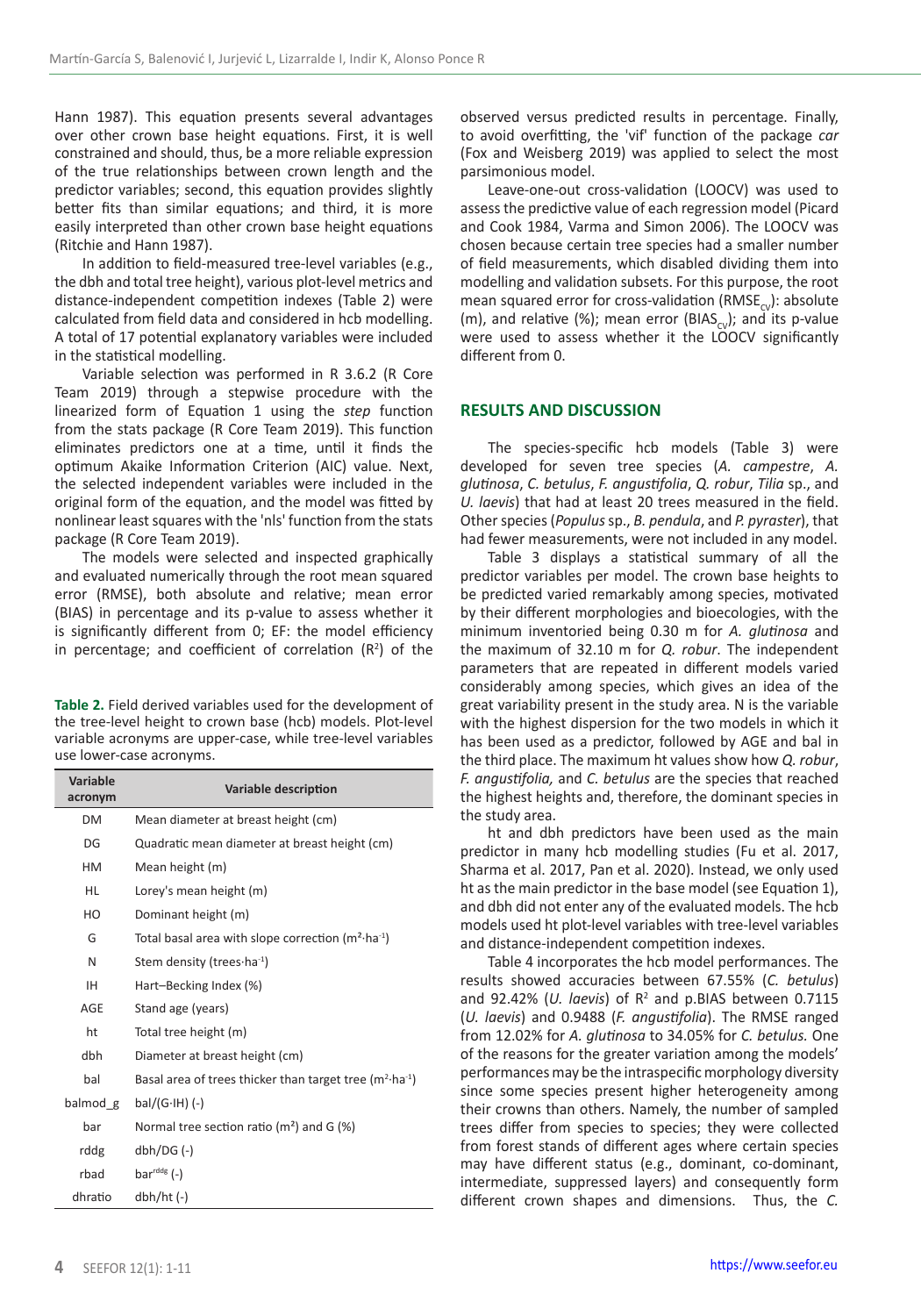| hcb model             | Parameter | Mean   | Minimum | Maximum | <b>Standard deviation</b> |
|-----------------------|-----------|--------|---------|---------|---------------------------|
|                       | hcb       | 8.79   | 1.80    | 15.20   | 4.01                      |
| Acer campestre        | ht        | 16.39  | 10.80   | 23.30   | 3.54                      |
|                       | ΙH        | 17.13  | 13.10   | 25.20   | 4.05                      |
|                       | hcb       | 14.79  | 0.30    | 21.70   | 3.39                      |
|                       | ht        | 20.92  | 8.60    | 28.40   | 3.21                      |
|                       | bar       | 0.16   | 0.03    | 0.59    | 0.11                      |
| Alnus glutinosa       | dhratio   | 1.12   | 0.63    | 1.87    | 0.27                      |
|                       | rbad      | 0.19   | 0.05    | 0.61    | 0.11                      |
|                       | bal       | 21.34  | 0.00    | 50.05   | 8.66                      |
|                       | hcb       | 7.24   | 0.50    | 17.80   | 3.33                      |
|                       | ht        | 18.84  | 5.20    | 31.50   | 4.22                      |
|                       | dhratio   | 1.09   | 0.54    | 3.18    | 0.28                      |
|                       | balmod_g  | 0.82   | 0.00    | 1.00    | 0.19                      |
| Carpinus betulus      | bal       | 28.05  | 0.00    | 66.85   | 11.07                     |
|                       | DG        | 29.31  | 17.00   | 58.20   | 6.95                      |
|                       | AGE       | 88.85  | 33.00   | 163.00  | 38.66                     |
|                       | bar       | 0.12   | 0.01    | 0.58    | 0.10                      |
|                       | hcb       | 14.69  | 3.40    | 25.80   | 4.34                      |
|                       | ht        | 24.71  | 7.80    | 38.60   | 6.44                      |
| Fraxinus angustifolia | AGE       | 79.91  | 43.00   | 163.00  | 39.85                     |
|                       | dhratio   | 1.24   | 0.57    | 3.26    | 0.37                      |
|                       | hcb       | 15.34  | 2.00    | 32.10   | 4.39                      |
|                       | ht        | 27.19  | 9.4     | 43.50   | 5.52                      |
|                       | N         | 548.04 | 55.70   | 1691.00 | 279.56                    |
| Quercus robur         | AGE       | 76.76  | 33.00   | 163.00  | 33.73                     |
|                       | dhratio   | 1.38   | 0.63    | 3.49    | 0.42                      |
|                       | IH        | 18.71  | 10.90   | 50.40   | 6.09                      |
|                       | hcb       | 8.73   | 1.50    | 19.90   | 4.37                      |
|                       | ht        | 17.99  | 3.90    | 28.40   | 5.83                      |
|                       | DM        | 26.31  | 20.80   | 31.70   | 3.10                      |
| Tilia sp.             | HL        | 25.80  | 23.10   | 32.80   | 1.79                      |
|                       | AGE       | 85.59  | 63.00   | 163.00  | 17.69                     |
|                       | dhratio   | 1.17   | 0.59    | 3.27    | 0.31                      |
|                       | hcb       | 7.30   | 1.80    | 12.69   | 4.02                      |
| <b>Ulmus laevis</b>   | ht        | 14.43  | 7.60    | 23.20   | 4.55                      |
|                       | G         | 31.07  | 21.10   | 51.10   | 7.73                      |
|                       | HO        | 25.43  | 22.40   | 35.40   | 3.27                      |
|                       | AGE       | 89.43  | 43.00   | 163.00  | 49.93                     |
|                       | N         | 739.60 | 367.80  | 1392.60 | 363.69                    |

**Table 3.** Statistical summary of the dependent and predictor variables (parameters) of the hcb models. See acronyms in Table 2.

*betulus* hcb model clearly performed worse than the rest of the species and had the highest relative RMSE associated.

In view of these results, the models developed were unbiased, and they adequately explained the variations in the height to crown base. While it is true that the models offer good results, some models have been built with

small samples and should be applied carefully, particularly *A. campestre* (27 trees), which shows a narrow interval of stand density (IH 13.1-25.2). Nevertheless, in the case of *U. laevis* (21 trees), the range of variation of both the predicted and explanatory variables is quite wide, which makes the fitted equation suitable for a broad spectrum of stands.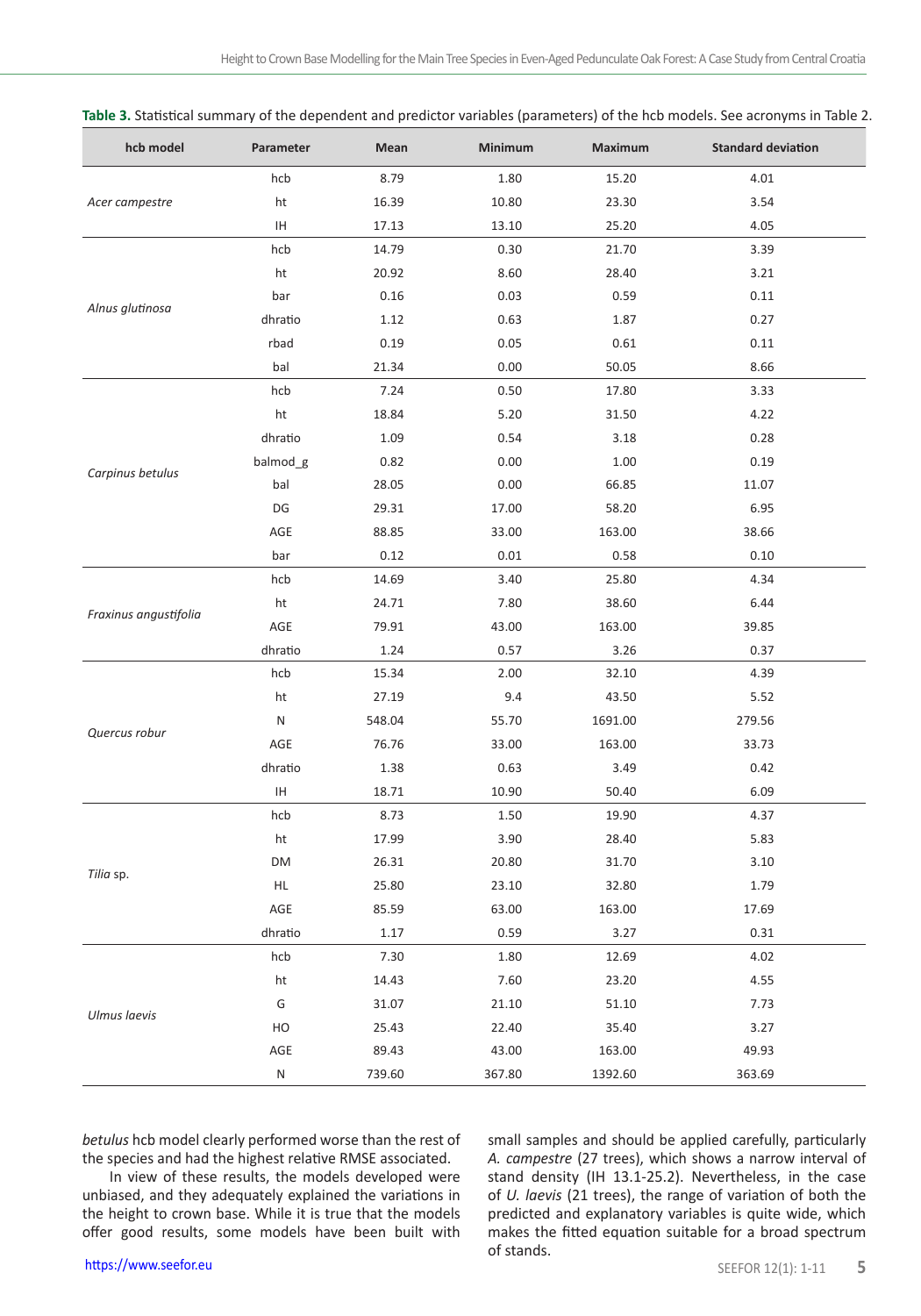In this study, a high correlation was found among plot variables, the distance-independent competition index, and the hcb for each species. The plot variables gave rise to the most accurate models, since hcb is a dimensional measurement of a tree and since it is more strongly correlated with other dimensional measures (Rijal et al. 2012), whereas competition measures better describe competitive interactions among species (Petritan et al. 2007, Thorpe et al. 2010, Sharma et al. 2017).

Distance-independent competition indexes originate models whose accuracies are conditioned by intra- and inter-species competition and stages of development, originating more variable precisions that depend on the intimate mixture of trees present in each plot. Several studies have shown that competition variables and stand density have a remarkable influence on hcb values (Garber et al. 2008, Russell et al. 2014). Therefore, it is not surprising that the most repeated parameters in the models were dhratio and AGE.

**Table 4.** Regression coefficients and goodness of fit parameters for predicting the crown base height by species. Trees with measured hcb in field (M) and used in the models (U); root mean squared error (RMSE): absolute (m) and relative (%); BIAS: in percentage; p.BIAS: BIAS p-value; R2: coefficient of correlation of observed versus predicted (%), EF: Model Efficiency (%); Parameter: independent variable; Est: parameter estimates; VIF: Variance Inflation Factor of parameter estimates; p-value: significant codes: \*\*\*: 0, \*\*: 0.001, and \*: 0.01.

| hcb model                   | <b>Trees</b> | <b>RMSE</b>                 | <b>BIAS</b> | p.BIAS | $\mathsf{R}^2$ | EF    | Parameter | Est.      | <b>VIF</b>               | p-value |
|-----------------------------|--------------|-----------------------------|-------------|--------|----------------|-------|-----------|-----------|--------------------------|---------|
|                             | 27 M         | 2.28 <sub>m</sub>           | $-0.1074$   | 0.8084 | 82.80          | 67.63 | Int       | $-1.957$  | $\overline{\phantom{a}}$ | $**$    |
| Acer campestre              | 27 U         | 25.95%                      |             |        |                |       | IH.       | 0.107     | 0.00                     | $***$   |
|                             |              |                             | $-0.0078$   | 0.9413 | 85.36          | 72.56 | Int       | $-1.909$  | $\overline{\phantom{a}}$ | ***     |
|                             | 283 M        |                             |             |        |                |       | bar       | $-3.506$  | 4.50                     | $***$   |
| Alnus glutinosa             | 281 U        | 1.78 m<br>12.02%            |             |        |                |       | dhratio   | 1.210     | 4.44                     | ***     |
|                             |              |                             |             |        |                |       | rbad      | 3.251     | 2.31                     | ***     |
|                             |              |                             |             |        |                |       | bal       | $-0.019$  | 2.46                     | ***     |
|                             |              |                             | 0.0142      | 0.8647 | 67.55          | 45.31 | Int       | $-1.467$  | $\sim$                   | $***$   |
|                             |              |                             |             |        |                |       | dhratio   | 1.241     | 2.13                     | $***$   |
|                             | 875 M        |                             |             |        |                |       | balmod_g  | 0.531     | 3.36                     | $***$   |
| Carpinus<br>betulus         | 871U         | 2.47 m<br>34.05%            |             |        |                |       | bal       | $-0.013$  | 2.88                     | $***$   |
|                             |              |                             |             |        |                |       | DG        | 0.031     | 2.59                     | $***$   |
|                             |              |                             |             |        |                |       | AGE       | $-0.002$  | 1.86                     | $\ast$  |
|                             |              |                             |             |        |                |       | bar       | $-1.670$  | 4.81                     | $***$   |
|                             | 237 M        |                             | 0.0103      | 0.9488 | 82.45          | 67.84 | Int       | $-0.896$  | $\overline{\phantom{a}}$ | ***     |
| Fraxinus<br>angustifolia    | 235 U        | 2.46 m<br>16.74%            |             |        |                |       | AGE       | $-0.002$  | 1.64                     | $\ast$  |
|                             |              |                             |             |        |                |       | dhratio   | 0.537     | 1.64                     | ***     |
|                             |              |                             | $-0.0126$   | 0.8491 | 80.57          | 64.85 | Int       | $-0.175$  | $\overline{\phantom{a}}$ | $\ast$  |
|                             | 1549M        |                             |             |        |                |       | N         | $-0.0005$ | 2.39                     | ***     |
| Quercus<br>robur            | 1538 U       | 2.60 <sub>m</sub><br>16.99% |             |        |                |       | AGE       | $-0.008$  | 2.69                     | ***     |
|                             |              |                             |             |        |                |       | dhratio   | 0.795     | 1.88                     | $***$   |
|                             |              |                             |             |        |                |       | IH.       | $-0.016$  | 1.95                     | $***$   |
|                             |              |                             | $-0.0529$   | 0.7545 | 89.07          | 78.76 | Int       | $-2.955$  | $\sim$                   | $***$   |
| 140 M<br>139 U<br>Tilia sp. |              |                             |             |        |                |       | DM        | $-0.101$  | 1.76                     | $***$   |
|                             |              | 2.01 m<br>23.09%            |             |        |                |       | HL        | 0.230     | 1.73                     | ***     |
|                             |              |                             |             |        |                |       | AGE       | $-0.009$  | 1.06                     | $***$   |
|                             |              |                             |             |        |                |       | dhratio   | 0.488     | 1.02                     | $***$   |
|                             |              |                             | $-0.1285$   | 0.7115 | 92.42          | 81.95 | Int       | 5.639     | $\overline{\phantom{a}}$ | $***$   |
|                             | 21 M         |                             |             |        |                |       | G         | 0.080     | 3.45                     | $\ast$  |
| Ulmus<br>laevis             | 21 U         | 1.71 <sub>m</sub><br>23.39% |             |        |                |       | HO        | $-0.222$  | 2.86                     | $***$   |
|                             |              |                             |             |        |                |       | AGE       | $-0.011$  | 1.53                     | $***$   |
|                             |              |                             |             |        |                |       | N         | $-0.002$  | 3.33                     | $\ast$  |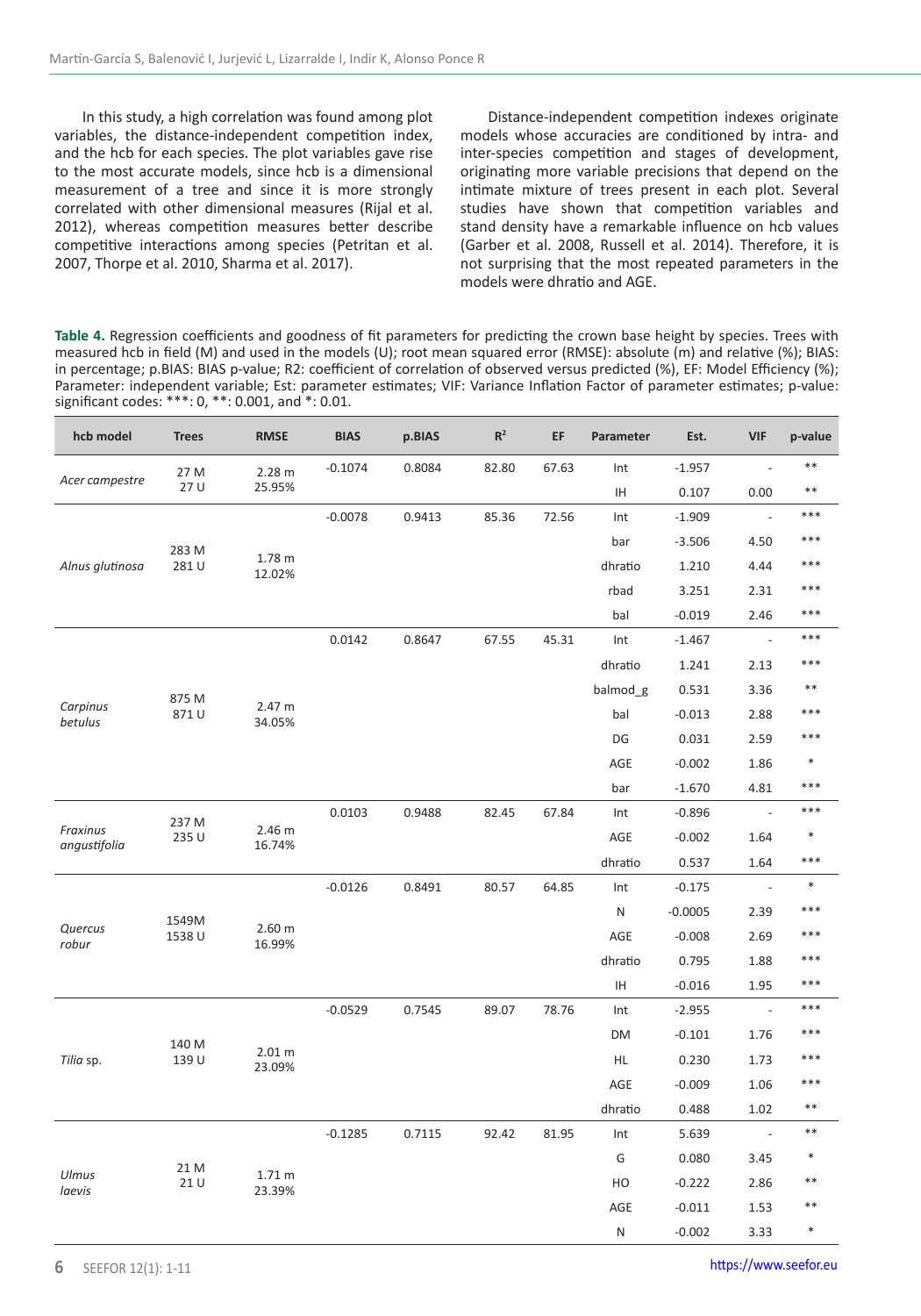Pan et al. (2020) observed that additional explanatory variables can significantly improve the prediction accuracy of an hcb model; however, introducing too many variables into a model can lead to overparameterization, which can produce a biased prediction (Fu et al. 2017) and increased forest inventory costs by requiring more measurements in the field (Pan et al. 2020). There are models with a high number of variables, e.g., six for *C. betulus*, but the Variance Inflation Factor (VIF) remains low.

Logistic models are considered by some authors to be those that provide the most accurate predictions for many tree species (Fu et al. 2017, Sharma et al. 2017). Rijal et al. (2012) observed that they significantly reduced bias and eliminated convergence problems.

In this study, the best accuracies were obtained for the *U. laevis* (21 used trees and R<sup>2</sup> =92.42%) and *Tilia* sp (139 used trees and  $R^2$ =89.07%) models. On the other hand, the main species *C. betulus* (871 used trees and R<sup>2</sup>=67.55%) and *Q. robur* (1538 used trees and R<sup>2</sup>=80.57%) models had the lowest accuracies. These two species appeared in both the main and secondary vegetation layers, increasing the variability of hcb, which explains the low precision of their models. An alternative to reduce the variability of the hcb models would be to create models by species for each layer considered.

As expected, the correspondence between the field hcb and estimated hcb increased with outlier removal in all models in which outliers were detected. No outliers were found in *A. campestre* and *U. laevis*models. In *Tilia* sp. models, only one outlier was found; two in *A. glutinosa* and *F. angustifolia* models; four for *C. betulus;* and 11 for Q*uercus robur*. The larger the database, the larger the outliers found.

Our accuracies are moderately higher than those found in similar investigations. Rijal et al. (2012) evaluated the hcb in thirty species of the North American Acadian Region using a logistic equation with plot-level variables and competition variables, obtaining performances ranging from 47% to 79% of  $R^2$ . Fu et al. (2017) studied the hcb of Mongolian oak natural forest located in the Northeast China. They obtained accuracies of 49.72% of  $R<sup>2</sup>$  with logistic models using ht and dbh as the only independent variables. Sharma et al. (2017) applied logistic models to

estimate the hcb for *Picea abies* and *Fagus sylvatica* in the Czech Republic, with 68% and 67% explained variances, respectively. They employed tree-level (ht), plot-level (Ho), and competition variables (the bal and basal area proportion of a species of interest) in their models.

Jia and Chen (2019) applied different methods to *Larix olensis* hcb modelling in Northeast China. Among them, the logistic model offered an accuracy of 73.04%  $R^2$  using plot-level variables. Pan et al. (2020) studied the hcb of *L. olensis* in Northeast China, and they obtained 70.63% of  $R^2_{\text{adj}}$  applying logistic models. As final variables, tree size measures and the spacing index were selected. Li et al. (2020) worked with *Pinus massoniana* in Southern China, obtaining an 88.03%  $R^2_{\text{adj}}$  by applying logistic equations in hcb modelling with ht and dbh as predictive variables.

Figure 2 represents the hcb residual distribution of fit plots against the predictions obtained. The distribution of the errors is homogeneous throughout all the predictions, thus, ruling out the presence of heteroscedasticity in the models.

Validation results of the eight hcb models are shown in Table 5. After LOOCV, it can be seen how the values of the validation statistics increased slightly compared to those obtained in the fitting procedure, as in Fu et al. (2017), demonstrating the robustness of the models. None of them presented significant bias, and the RMSE ranged from 12.27% for *A. glutinosa* to 34.24% for *C. betulus*. The most abundant species (*Q. robur*) showed an error of 17.04%.ercentage; and  $p.BIAS_{cv}$ : BIAS p-value.

#### **CONCLUSIONS**

In this work, seven main species without previous hcb models were fitted. These proposed hcb models have high importance in their novelty, but foremost by their management implications. hcb is a tree structural measure and is, therefore, related to other structural variables. However, it is a characteristic strongly conditioned by the competence and social position of each tree. This makes it essential to consider the factors that describe the competition to which each tree is subjected. Therefore, the combination of tree and plot-level variables with the site

Table 5. The leave-one-out cross-validation (LOOCV) parameters: RMSE<sub>ov</sub>: absolute (m) and relative (%); BIAS<sub>ov</sub>: in percentage; and p.BIAS<sub>cv</sub>: BIAS p-value.

| hcb model             | $RMSE_{\alpha\beta}(m)$ | RMSE <sub>cy</sub> $(\%)$ | $BIAS_{\alpha}$ | $p.BIAS_{cy}$ |
|-----------------------|-------------------------|---------------------------|-----------------|---------------|
| Acer campestre        | 2.53                    | 28.77                     | $-0.0770$       | 0.8755        |
| Alnus glutinosa       | 1.81                    | 12.27                     | $-0.0105$       | 0.9226        |
| Carpinus betulus      | 2.48                    | 34.24                     | 0.0140          | 0.8677        |
| Fraxinus angustifolia | 2.49                    | 16.98                     | 0.0119          | 0.9417        |
| Quercus robur         | 2.61                    | 17.04                     | $-0.0126$       | 0.8502        |
| Tilia sp.             | 2.09                    | 23.95                     | $-0.0510$       | 0.7740        |
| Ulmus laevis          | 2.10                    | 28.80                     | 0.0181          | 0.9690        |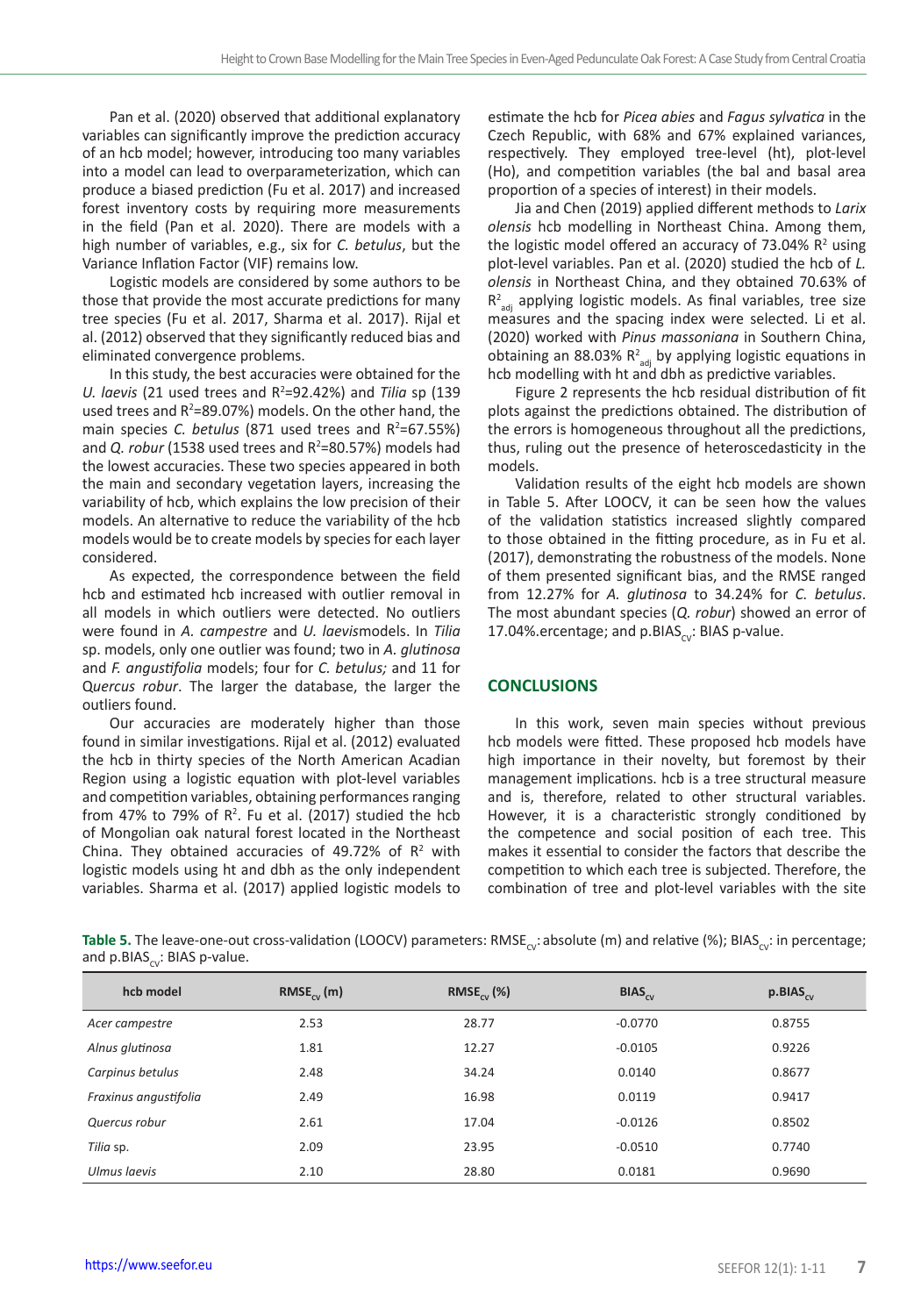

**Figure 2.** Residual vs. predicted hcb values for eight selected models.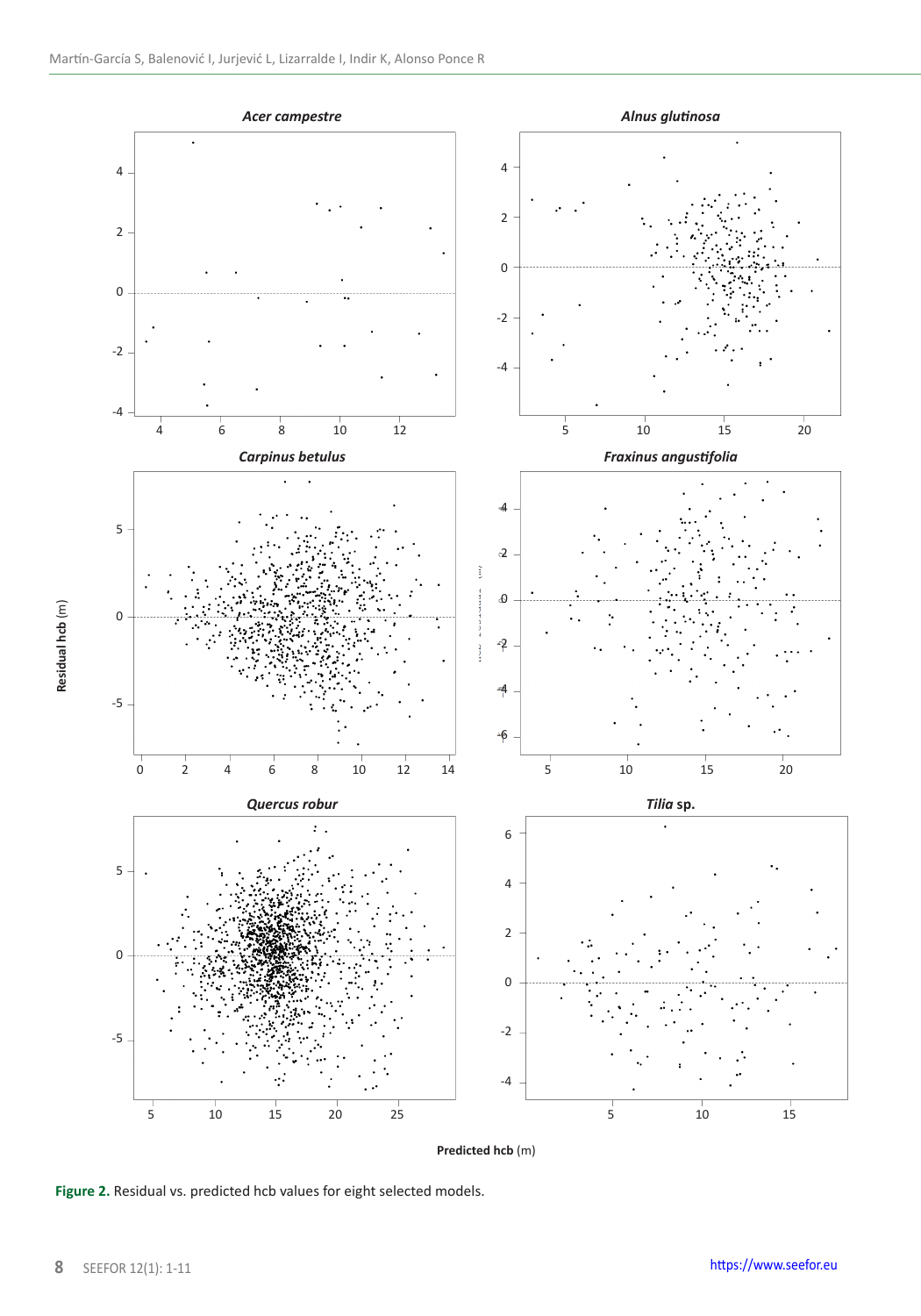

**Figure 2. continuation** Residual vs. predicted hcb values for eight selected models.

index significantly contributed to the prediction accuracy of the proposed models. The distance-independent competition indexes explained the inter- and intraspecific critical relationships among trees to predict the hcb. These logistic models demonstrated their great versatility as they showed good precision in a wide range of species. The leave-one-out cross-validation further confirmed the high robustness of our logistic models.

#### **Author Contributions**

Conceptualization: RAP; methodology: RAP, SMG; processing: SMG; validation: SMG, RAP, IB; formal analysis: RAP, IB; investigation: SMG; resources and data curation: IB, LJ, IL; writing the original draft: SMG, IB, KI; review and editing the manuscript: RAP, IB; supervision: RAP; research funding: IB, IL. All authors have read and agreed to the published version of the manuscript.

#### **Funding**

This research was funded by the Department of Economy, Industry and Competitiveness, Spanish Government (DI-16-08446, Saray Martín-García), by the European Commission through the project "MySustainableForest" (H2020-EO-2017; 776045) and by the Croatian Science Foundation under the project IP-2016-06- 7686 "Retrieval of Information from Different Optical 3D Remote Sensing Sources for use in Forest Inventory (3D-FORINVENT)". The work of doctoral student Luka Jurjević has been fully supported by the "Young researchers' career development project – training of doctoral students" of the Croatian Science Foundation funded by the European Union from the European Social Fund.

#### **Acknowledgments**

We would like to express our gratitude to the staff of the Croatian Forest Research Institute who helped in setting-up and measurements of sampling plots. Special thanks to Hrvatske vode, Zagreb, Croatia for providing LiDAR data.

#### **Conflicts of Interest**

The authors declare no conflict of interest.

#### **Supplementary Materials**

**Suplementary File 1.** Observed vs. predicted hcb values for [8 selected models. The diagonal line shows a 1:1 relationship.](https://seefor.eu/images/arhiva/supp_material/martin_garcia_et_al_supp_2021_1.pdf)

#### **REFERENCES**

- Balenović I, Jurjević L, Simic Milas A, Gašparović M, Ivanković D, Seletković A, 2019. Testing the Applicability of the Official Croatian DTM for Normalization of UAV-based DSMs and Plot-level Tree Height Estimations in Lowland Forests. *Croat J For Eng* 40(1): 163–174.
- Cameron IR, Parish R, Goudie JW, Statland CAB, 2020. Modelling the crown profile of western hemlock (*Tsuga heterophylla*) with a combination of component and aggregate measures of crown size. *Forests* 11(3): 1–18.<https://doi.org/10.3390/f11030281>.
- Cestar D, Kovačić Đ, 1981. Volume tables for deomestic and Euro-American poplars. *Rad Šumar Inst Jastrebar* 42: 1–176.
- Cestar D, Kovačić Đ, 1982. Volume tables for black alder and black locust. *Rad Šumar Inst Jastrebar* 49: 1–149.
- Cestar D, Kovačić Đ, 1984. Volume tables for narrow-leaved ash (Fraxinus parvifolia Auct.). *Rad Šumar Inst Jastrebar* 60: 1–178.
- Chen J, Zhao CZ, Wang JW, Zhao LC, 2017. Canopy Structure and Radiation Interception of *Salix matsudana*: Stand Density Dependent Relationships. *Chin J Plan Ecolo* 41(6): 661–69. [https://](https://doi.org/10.17521/cjpe.2016.0257) [doi.org/10.17521/cjpe.2016.0257](https://doi.org/10.17521/cjpe.2016.0257).
- Croatian Forests Ltd, 2016. Forest Management Area Plan for the Republic of Croatia for the Period 2016–2025. Available online: [https://poljoprivreda.gov.hr/istaknute-teme/sume-112/](https://poljoprivreda.gov.hr/istaknute-teme/sume-112/sumarstvo/sumskogospodarska-osnova-2016-2025/250) [sumarstvo/sumskogospodarska-osnova-2016-2025/250](https://poljoprivreda.gov.hr/istaknute-teme/sume-112/sumarstvo/sumskogospodarska-osnova-2016-2025/250) (15 June 2020).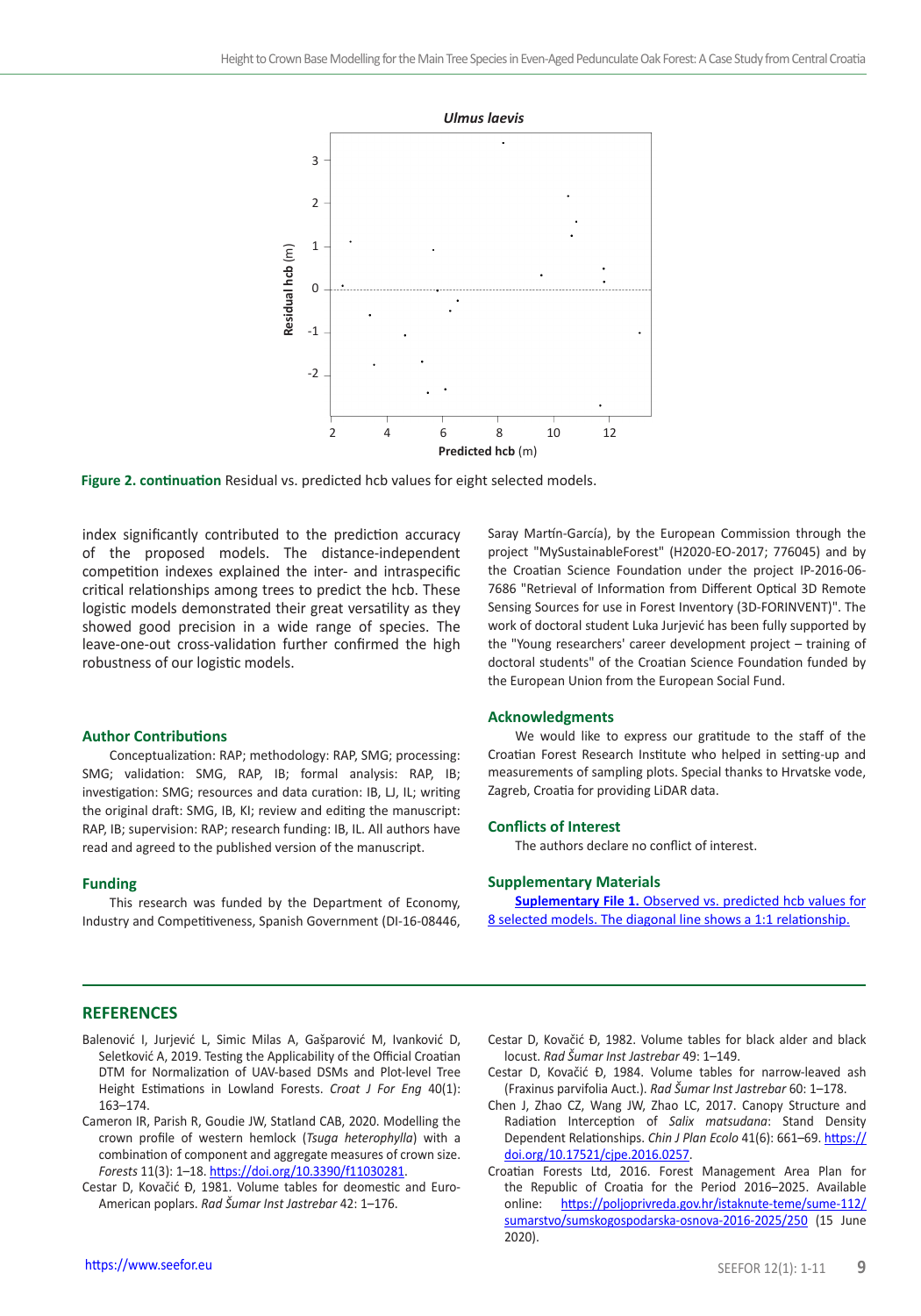- Cruz MG, Alexander ME, Wakimoto RH, 2003. Assessing canopy fuel stratum characteristics in crown fire prone fuel types of western North America. *Int J Wildland Fire* 12(1): 39–50. [https://doi.](https://doi.org/10.1071/WF02024) [org/10.1071/WF02024.](https://doi.org/10.1071/WF02024)
- Čater M, 2015. A 20-Year Overview of *Quercus robur* L. Mortality and Crown Conditions in Slovenia. *Forests* 6(3): 581–593. [https://doi.](https://doi.org/10.3390/f6030581) [org/10.3390/f6030581.](https://doi.org/10.3390/f6030581)
- Dean TJ, Cao QV, Roberts SD, Evans DL, 2009. Measuring heights to crown base and crown median with LiDAR in a mature, even-aged loblolly pine stand. *Forest Ecol Manag* 257(1): 126–133. [https://](https://doi.org/10.1016/j.foreco.2008.08.024) [doi.org/10.1016/j.foreco.2008.08.024.](https://doi.org/10.1016/j.foreco.2008.08.024)
- Drake JE, Tjoelker MG, Aspinwall MJ, Reich PB, Barton CVM, Medlyn BE, Duursma RA, 2016. Does physiological acclimation to climate warming stabilize the ratio of canopy respiration to photosynthesis? *New Phytol* 211(3): 850–863. [https://doi.org/10.1111/nph.13978.](https://doi.org/10.1111/nph.13978)
- Fox J, Weisberg S, 2019. An {R} Companion to Applied Regression, Third Edition. Thousand Oaks CA: Sage. Available online: [https://](https://socialsciences.mcmaster.ca/jfox/Books/Companion/) [socialsciences.mcmaster.ca/jfox/Books/Companion/](https://socialsciences.mcmaster.ca/jfox/Books/Companion/) (12 October 2019)
- Fu L, Sun H, Sharma RP, Lei Y, Zhang H, Tang S, 2013. Nonlinear mixed-effects crown width models for individual trees of Chinese fir (*Cunninghamia lanceolata*) in south-central China. *Forest Ecol Manag* 302: 210–220. [https://doi.org/10.1016/j.](https://doi.org/10.1016/j.foreco.2013.03.036) [foreco.2013.03.036.](https://doi.org/10.1016/j.foreco.2013.03.036)
- Fu L, Zhang H, Sharma RP, Pang L, Wang G, 2017. A generalized nonlinear mixed-effects height to crown base model for Mongolian oak in northeast China. *Forest Ecol Manag* 384: 34–43. [https://doi.](https://doi.org/10.1016/j.foreco.2016.09.012) [org/10.1016/j.foreco.2016.09.012](https://doi.org/10.1016/j.foreco.2016.09.012).
- Garber SM, Monserud RA, Maguire DA, 2008. Modeling crown recession in three conifer species of the northern Rocky Mountains. *Forest Sci* 54(6): 633–646.
- Gupta SK, Ram J, Singh H, 2018. Comparative Study of Transpiration in Cooling Effect of Tree Species in the Atmosphere. *Journal of Geoscience and Environment Protection* 6(8): 151–66. [https://doi.](https://doi.org/10.4236/gep.2018.68011) [org/10.4236/gep.2018.68011](https://doi.org/10.4236/gep.2018.68011).
- Hasenauer H, Monserud RA, 1996. A crown ratio model for Austrian Forests. *Forest Ecol Manag* 84(1–3): 49–60. [https://doi.](https://doi.org/10.1016/0378-1127(96)03768-1) [org/10.1016/0378-1127\(96\)03768-1.](https://doi.org/10.1016/0378-1127(96)03768-1)
- Hein S, Weiskittel AR, Kohnle U, 2008. Branch characteristics of widely spaced Douglas-fir in south-western Germany: Comparisons of modelling approaches and geographic regions. *Forest Ecol Manag* 256(5): 1064–1079.<https://doi.org/10.1016/j.foreco.2008.06.009>.
- Jia W, Chen D, 2019. Nonlinear mixed-effects height to crown base and crown length dynamic models using the branch mortality technique for a Korean larch (*Larix olgensis*) plantations in northeast China. *J Forestry Res* 30(6): 2095–2109. [https://doi.](https://doi.org/10.1007/s11676-019-01045-1) [org/10.1007/s11676-019-01045-1](https://doi.org/10.1007/s11676-019-01045-1).
- Jiménez E, Vega JA, Fernández-Alonso JM, Vega-Nieva D, Álvarez-González JG, Ruiz-González AD, 2013. Allometric equations for estimating canopy fuel load and distribution of pole-size maritime pine trees in five Iberian provenances. *Can J Forest Res* 43: 149– 158. [https://doi.org/dx.doi.org/10.1139/cjfr-2012-0374.](https://doi.org/dx.doi.org/10.1139/cjfr-2012-0374)
- Kershaw JA, Maguire DA, Harm DW, 1990. Longevity and duration of radial growth in Douglas-fir branches. *Can J Forest Res* 20: 169– 1695.<https://doi.org/10.1139/x90-225>.
- Klepac D, Fabijanić G, 1996. Management of Pedunculate oak forest. In: Klepac D (ed) Monography: Pedunculate Oak in Croatia. Croatian Academy of Science and Art and Croatian Forests Ltd., Zagreb, Croatia, pp. 257–272.
- Köstner BMM, Schulze ED, Kelliher FM, Hollinger DY, Byers JN, Hunt JE, Weir PL, 1992. Transpiration and canopy conductance in a pristine broad-leaved forest of Nothofagus: An analysis of xylem sap flow and eddy correlation measurements. *Oecologia* 91: 350–359. <https://doi.org/10.1007/BF00317623>.
- Li Y, Wang W, Zeng W, Wang J, Meng J, 2020. Development of crown ratio and height to crown base models for masson pine in Southern China. *Forests* 11(11): 1–17. [https://doi.org/10.3390/f11111216.](https://doi.org/10.3390/f11111216)
- Liu Q, Xie L, Li F, 2019. Dynamic Simulation of the Crown Net Photosynthetic Rate for Young *Larix olgensis* Henry Trees. *Forests* 10(4): 321. <https://doi.org/10.3390/f10040321>.
- Luo L, Zhai Q, Su Y, Ma Q, Kelly M, Guo Q, 2018. Simple method for direct crown base height estimation of individual conifer trees using airborne LiDAR data. *Opt Express* 26(10): 767–781. [https://](https://doi.org/10.1364/OE.26.00A562) [doi.org/10.1364/OE.26.00A562.](https://doi.org/10.1364/OE.26.00A562)
- Luo S, Chen JM, Wang C, Xi X, Zeng H, Peng D, Li D, 2016. Effects of LiDAR point density , sampling size and height threshold on estimation accuracy of crop biophysical parameters. *Opt Express* 24(11): 11578–11593. [https://doi.org/10.1364/OE.24.011578.](https://doi.org/10.1364/OE.24.011578)
- Ma S, Osuna JL, Verfaillie J, Baldocchi DD, 2017. Photosynthetic responses to temperature across leaf–canopy–ecosystem scales: a 15-year study in a Californian oak-grass savanna. *Photosynth Res* 132(3): 277–291. [https://doi.org/10.1007/s11120-017-0388-5.](https://doi.org/10.1007/s11120-017-0388-5)
- Maguire DA, Kershaw JA, Hann DW, 1991. Predicting the effects of silvicultural regime on branch size and crown wood core in Douglas-fir. *Forest Sci* 37(5): 1409–1428. [https://doi.org/10.1093/](https://doi.org/10.1093/forestscience/37.5.1409) [forestscience/37.5.1409.](https://doi.org/10.1093/forestscience/37.5.1409)
- Meinzer FC, Andrade JL, Goldstein G, Holbrook NM, Cavelier J, Wright SJ, 1999. Partitioning of soil water among canopy trees in a seasonally dry tropical forest. Oecologia 121(3): 293-301. [https://](https://doi.org/10.1007/s004420050931) [doi.org/10.1007/s004420050931](https://doi.org/10.1007/s004420050931).
- Michailoff I, 1943. Zahlenmässiges Verfahren für die Aus- führung der Bestandeshöhenkurven. *Cbl und Thar Forstl Jahrbuch* 6: 273–279.
- Montgomery DC, 2009. Introduction To Statistical Quality Control. 6th edn. John Wiley & Sons Inc., 734 p.
- Novotny V, Dekanić S, Božić M, Jazbec A, Dubravac T, Durbešić A, 2013. Current state and the structural analysis of the mixed even-aged pedunculate oak and common hornbeam forests in Croatia. *Period Biol* 115(3): 409-420.
- Ostrogović Sever MZ, Alberti G, Delle Vedove G, Marjanović H, 2019. Temporal Evolution of Carbon Stocks, Fluxes and Carbon Balance in Pedunculate Oak Chronosequence under Close-To-Nature Forest Management. *Forests* 10(9): 814. [https://doi.org/10.3390/](https://doi.org/10.3390/f10090814) [f10090814](https://doi.org/10.3390/f10090814).
- Pan L, Mei G, Wang Y, Saeed S, Chen L, Cao Y, Sun Y, 2020. Generalized Nonlinear Mixed-Effect Model of Individual Tree Height to Crown Base for *Larix olgensis* Henry in Northeast China. *J Sustain Forest* 39(8): 827–840. [https://doi.org/10.1080/10549811.2020.173402](https://doi.org/10.1080/10549811.2020.1734026) [6](https://doi.org/10.1080/10549811.2020.1734026).
- Petritan AM, Von Lüpke B, Petritan IC, 2007. Effects of shade on growth and mortality of maple (*Acer pseudoplatanus*), ash (*Fraxinus excelsior*) and beech (*Fagus sylvatica*) saplings. *Forestry* 80(4): 397–412. [https://doi.org/10.1093/forestry/cpm030.](https://doi.org/10.1093/forestry/cpm030)
- Picard RR, Cook RD, 1984. Cross-validation of regression models. *J Am Stat Assoc* 79(387): 575–583.<https://doi.org/10.2307/2288403>.
- Plain CD, Gerant D, Maillard P, Dannoura M, Dong Y, Zeller B, Priault P, Parent F, Epron D, 2009. Tracing of Recently Assimilated Carbon in Respiration at High Temporal Resolution in the Field with a Tuneable Diode Laser Absorption Spectrometer after in Situ 13CO2 Pulse Labelling of 20-Year-Old Beech Trees. *Tree Physiol* 29(11): 1433–1445. [https://doi.org/10.1093/treephys/tpp072.](https://doi.org/10.1093/treephys/tpp072)
- R Core Team, 2019. R: A language and environment for statistical computing. Vienna, Austria: R Foundation for Statistical Computing.
- Rijal B, Weiskittel AR, Kershaw JA, 2012. Development of height to crown base models for thirteen tree species of the North American Acadian Region. *Forest Chron* 88(1): 60–73. [https://doi.](https://doi.org/10.5558/tfc2012-011) [org/10.5558/tfc2012-011](https://doi.org/10.5558/tfc2012-011).
- Ritchie MW, Hann DW, 1987. Equations for predicting height to crown base for fourteen tree species in southwest Oregon. Oregon State University, College of Forestry, Forest Research Laboratory, Corvallis, USA, Research Paper 50, 14 p. Avaialable online: [http://](http://cips.forestry.oregonstate.edu/sites/cips/files/FRL_RP50_SW7.pdf) [cips.forestry.oregonstate.edu/sites/cips/files/FRL\\_RP50\\_SW7.pdf](http://cips.forestry.oregonstate.edu/sites/cips/files/FRL_RP50_SW7.pdf) (15 June 2020).
- Ruiz-González AD, Álvarez-González JG, 2011. Canopy bulk density and canopy base height equations for assessing crown fire hazard in *Pinus radiata* plantations. *Can J Forest Res* 41: 839–850. [https://](https://doi.org/10.1139/x10-237) [doi.org/10.1139/x10-237](https://doi.org/10.1139/x10-237).